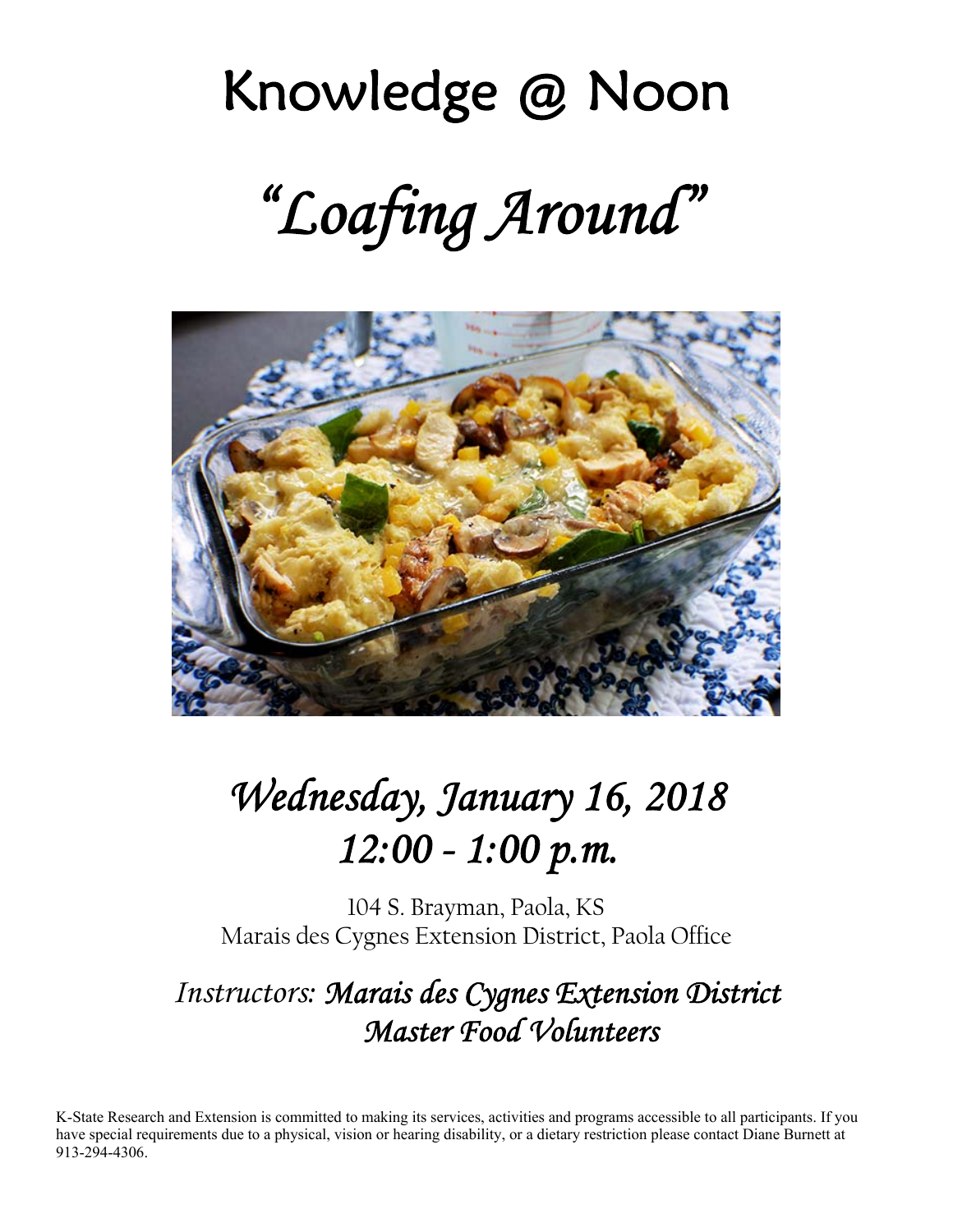#### **TIPS TO SAVE TIME IN THE KITCHEN**

#### **1. Be organized**

Take some time to organize your kitchen, shelves, drawers, cabinets, and recipes.

#### **2. Plan your meals ahead**

Sit down and get some idea about what you will be eating in the next several days-are there common ingredients you need to buy or prep. Can leftovers from one meal be used in another meal later in the week?

#### **3. Use Healthy Convenience Products Like Canned Beans**

 Dried beans are delicious, but they take several hours to cook (not to mention the hours they spend soaking before they even hit the pot). But they are a healthy staple (7 grams of fiber per 1/2-cup serving!). Canned beans do tend to harbor a lot of sodium so look for brands that have "reduced sodium" or "no salt added" on the label. Rinsing canned beans can also lower salt content by about 35%.

#### **4. Opt for Quick-Cooking Whole Grains**

Getting dinner on the table quickly is hard enough, but keeping it healthy is an added challenge. We all know that we should be eating more whole grains, but they can be a challenge to fit into dinner when you're working with a time crunch. I suggest quinoa as it takes only 15 to 20 minutes to cook and delivers 3 grams of fiber per 1/2-cup serving.

#### **5. Don't Be Afraid to Use Frozen Vegetables**

 Fresh vegetables are great but they take time to prep and cook—especially if you want a variety on your plate. So if you're making a stir-fry or a soup in a hurry, opt for frozen vegetable "medleys" instead. And, don't feel guilty choosing frozen—when fresh vegetables are out of season, choosing frozen may deliver more nutrients, since they are usually picked and frozen at the height of ripeness.

#### **6. Pick Up Some Prepared Veggies**

Unless you're a magician with a knife, it's easy to sock a bunch of time into chopping vegetables. Buying vegetables in bags do save a TON of time. Coleslaw mixes are great for recipes that call for shredded cabbage. Even bags of broccoli florets can "chop" a few minutes off prep time.

#### **7. Keep a well stocked (and well organized) pantry, refrigerator, and freezer.**

Keeping those food items you frequently use on hand will save you time in not having to run to the store. By having your food storage areas organized you will also save time not having to search for items when you need them. Having an up to date grocery list also helps.

#### **8. Organize Your Shopping List**

Take five minutes before heading to the market to take stock of your kitchen, then arrange your list around the layout of the store. Your shopping will go faster, with fewer missed items, and you will be less tempted to buy foods you don't really need.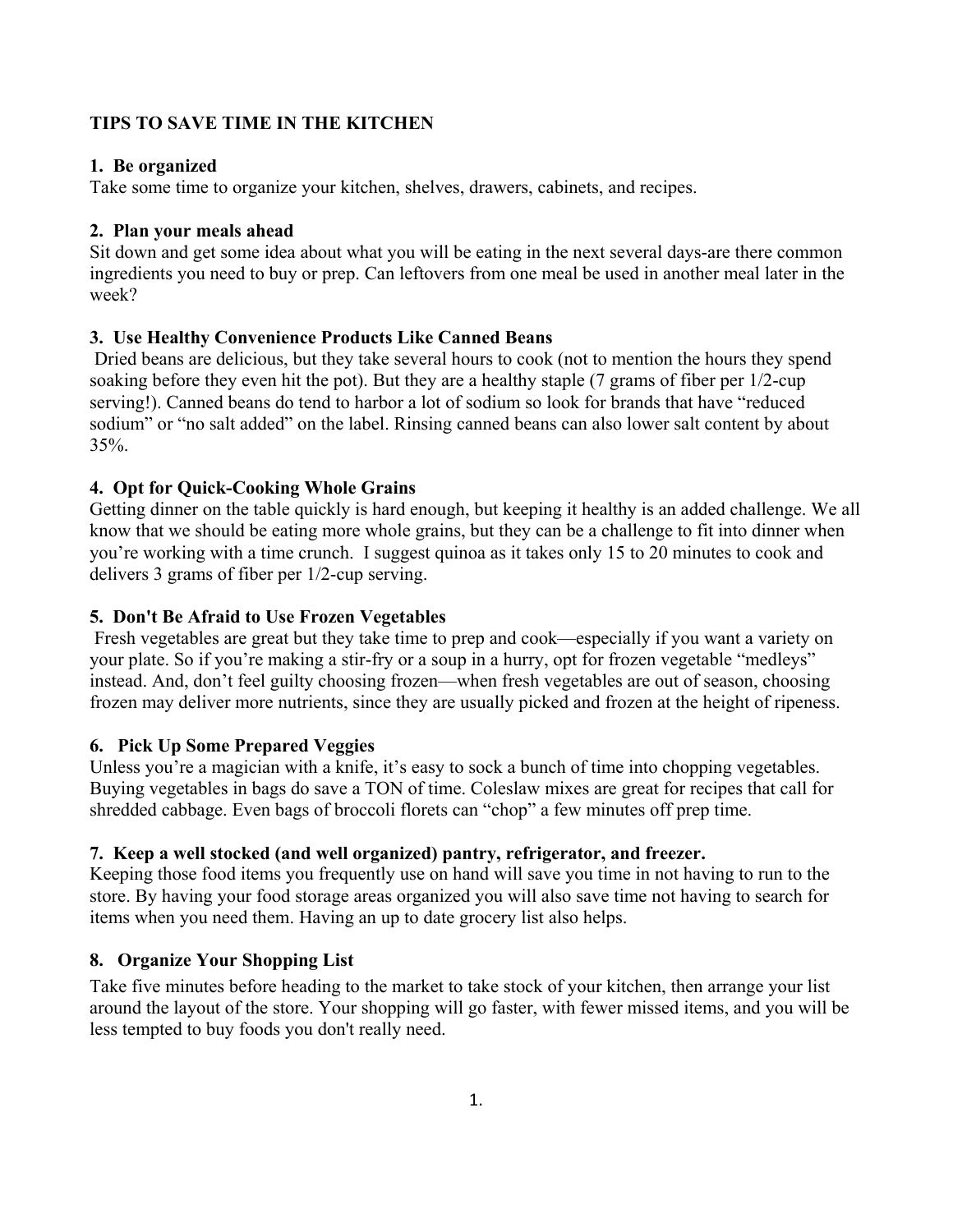#### **9. Make Weekend Waffles Last Longer**

It's fun to whip up fresh waffles on a Sunday morning, but who can manage it during the week? Next time you have the waffle iron out, make extras, and freeze your delicious creations for later. Let them cool completely on a rack, and layer them in a plastic bag with parchment between them (so you can remove one at a time quickly). They can be frozen for up to a month. On a busy morning, just pop one in the toaster, and voila -- breakfast is ready!

#### **10. Prep Your Greens**

Skip pricey salad packs -- wash and spin-dry lettuce yourself. Store the clean greens in a paper towellined salad spinner for up to five days. They'll be ready to go when you want them (think main course salads) and much less likely to spoil.

#### **11. Make Big Batches**

Cook big batches of meat, chicken, sauces, and other foods to save valuable prep time on busy nights. Reinvent leftovers in new dishes (next-day salads or sandwiches), or freeze the extra and have a meal on hand.

#### **12. Freeze Extra Ingredients**

Extra ingredients, like broth or tomato paste, can be frozen in ice cube trays to be used later as a readyto-go base for sauces.

#### **13. Master a Few One-Pot Recipes**

One-pot recipes are another way to reduce effort and energy, particularly during clean-up.

#### **14. Keep Food Simple**

Meals don't have to include a long list of ingredients to be healthy. Try recipes with simple ingredients, and build from there to include spices or other add-ons. For instance, make a simple burrito with homemade cooked beans and raw cheese. Build on it by adding diced tomatoes, onions, cilantro and spices.

#### **15. Cook Once, Eat Twice**

You can make a large batch of chili and eat it for several days, but you don't have to eat it as chili every day. You can serve the leftover chili as chili, serve it over baked potatoes, or even make a chili casserole. Also, if you have several dishes that will need ground beef, it is easy to brown it all at once and use it throughout the week. The same idea goes for chopping vegetables. If you are going to be using chopped onions and green peppers in several recipes throughout the week, you can save a lot of time by chopping them all at once.

#### **16. Small cooks fast.**

For some meals it's important to have large veggie chunks, but for a lot of meals you can cut your time down on the cooking just by cutting your meat or vegetables into smaller pieces.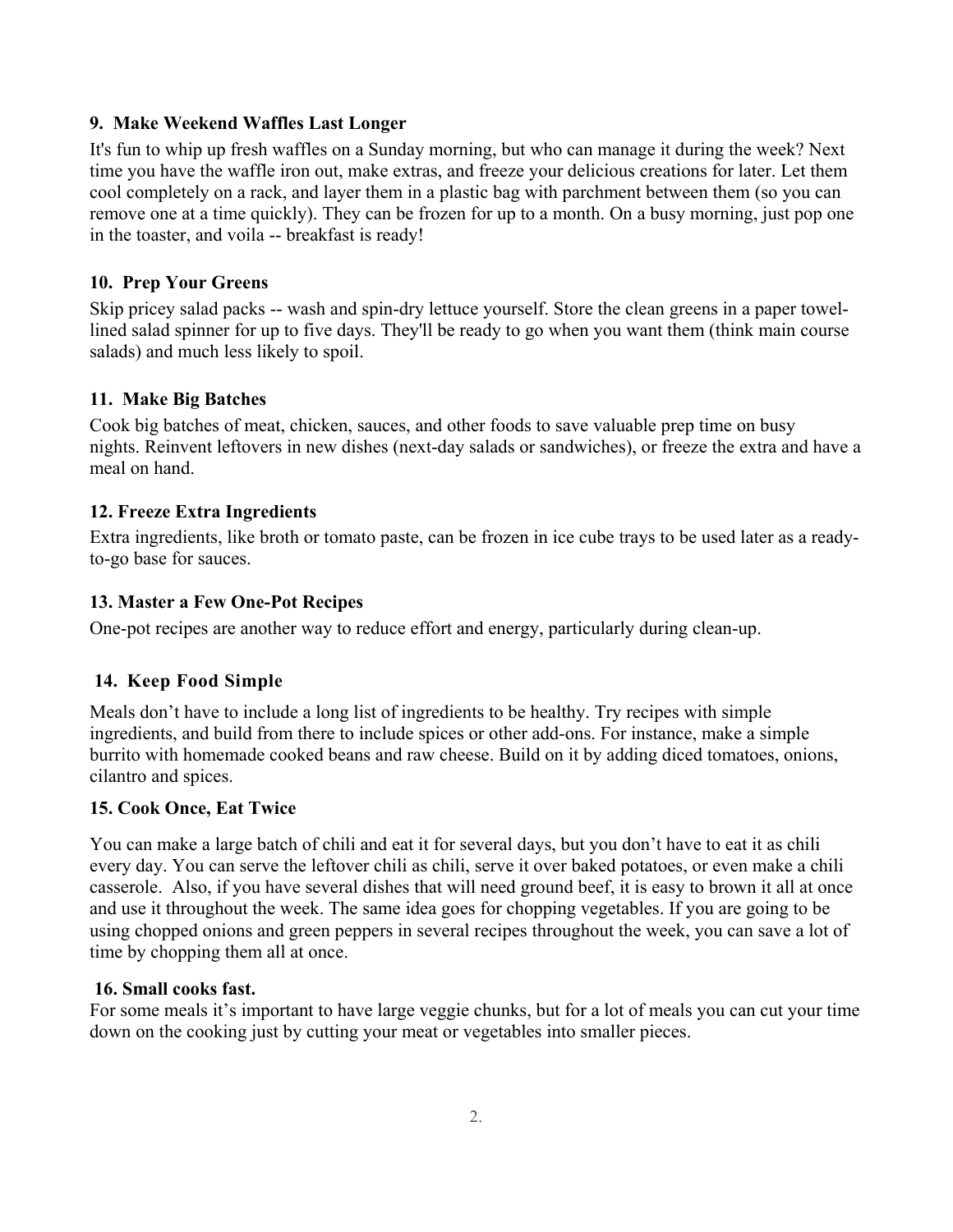#### **QUICK COOKING IDEAS USING A WAFFLE IRON** (be sure to grease first if your iron needs it)

- 1. Bacon –cut in half, arrange on waffle iron to fit.
- 2. Scrambled Eggs-mix eggs and pour onto heated waffle iron.
- 3. Brownies-put a ball of brownie dough (thick) onto each portion of iron.
- 4. Cheeseburger-cook meat patty, place on bun and heat, put cheese on top at end.
- 5. Pizza Pocket-using pizza dough, roll into balls, insert cheese, pepperoni, etc in middle and cook.
- 6. Pizza-put pizza dough on entire waffle iron, cook until almost done, add toppings.
- 7. Pigs in a Blanket-roll a slice of bread until thin, wrap around hot dog, dip in waffle batter, cook.
- 8. Cinnamon Rolls-use canned rolls, separate and place on iron and cook.
- 9. Cookies-place ball of cookie dough in each section and bake.
- 10. Cornbread-pour batter on iron and cook, add toppings like chili and shredded cheese.
- 11. Hashbrowns-just put on iron and cook.
- 12. S'mores-warm up graham cracker, add chocolate chunk on top of marshmallow (messy).

#### **QUICK COOKING IDEAS USING YOUR MICROWAVE FOR COOKING**

(NOT JUST HEATING<sup>®</sup>)

- 1. Bacon-turn a bowl upside down on a plate, cook and bacon will run onto plate.
- 2. French Toast-Tear up bread and put in greased cup, mix beaten egg with a little milk, pour onto bread pieces, add drop of vanilla and cook.
- 3. Scrambled Egg-beat 1-2 eggs, pour into greased bowl, add veggies, etc, cook.
- 4. Breakfast Mug Cake-mash 1 small banana, add 1 ½ Tbsp. nut butter, 1 beaten egg, 2 Tbsp. cocoa powder.
- 5. Toasted Nuts-put on plate and cook, check and stir every 30 seconds until done.
- 6. Bread and Butter Pickles-2 cups vinegar,  $1 \frac{1}{2}$  cups sugar,  $\frac{1}{4}$  cup "Ball" bread & Butter Seasoning mix, 4 medium cucumbers, ½ white onion. Slice up onion and cukes, put in microwave bowl and cook on high 6- 10 minutes, stirring once, or until onions are translucent. Transfer to sterile containers and chill in frig. Because they are not truly canned, eat them within 3 months.
- 7. Minute Microwave Cheesecake-2 oz. softened cream cheese, 2 Tbsp. sour cream, 1 egg, ½ tsp. lemon juice, ¼ tsp. vanilla 2-4 Tbsp. sugar (taste as you go) Mix all ingredients thoroughly in a microwave safe bowl. Cook on high for 90 seconds, stirring every 30 seconds. Refrigerate until time to serve. Makes 1 (1 cup) serving.
- 8. Toasted Coconut-put on microwave safe plate and cook for 30 seconds. Continue until brown.
- 9. Steamed veggies-put in microwave safe bowl with water up 1/8 of the way. Cover with plastic wrap and cook until tender.
- 10. Macaroni and Cheese- In a microwave safe {big} mug or bowl (make sure it is a big one or it will boil over), put  $1/3$  cup whole grain elbow macaroni and  $1/3$  cup +  $1/4$  cup water (If you have a stronger microwave you may need more water, just play with it adding a couple extra Tbsps. at a time). Microwave for 6 minutes, stirring at 4 minutes, 2 minutes, and 1 minute. (Microwave times may vary depending on the strength of your microwave. You may want to check it at the 1 minute intervals to make sure it hasn't dried up if you have a stronger microwave~ stronger microwaves will need a bit more water)

 The pasta should be cooked and there will be a tiny bit of thick pasta water in the bottom. Leave this water. Add a heaping 1/3 cup shredded Cheddar Jack cheese. Return to the microwave for 30 to 45 seconds to melt the cheese. Stir well, adding a small splash of milk (maybe 2 tsp.).

- 11. Potato Soup-Cook 3 Tbsp. cubed potato and ¾ cup water in a large microwave safe mug for 3-4 minutes or until tender. Stir halfway through. Drain water. Stir in 1 Tbsp. chopped white onion, 1 Tbsp. cooked bacon, 2 Tbsp. shredded cheese, 2 tsp. cornstarch. Stir in ½ cup chicken stock, ¼ cup milk, and salt and pepper to taste. Cook another 2 ½-3 minutes or until soup thickens and it's heated through. Top with sour cream, more bacon and chives.
- 12. Mug Cakes-the 'gold' standard 321 cake Mix together Angel Food cake mix with another cake mix of your choice (chocolate, spice, etc). Put in Ziploc bag. When ready to use, mix 3 Tbsp. of cake mixture with 2 Tbsp. water in a microwave safe mug. Cook for 1 minute (or until done). Can add nuts, chocolate chips, caramel, to the mixture or on top-the possibilities are endless.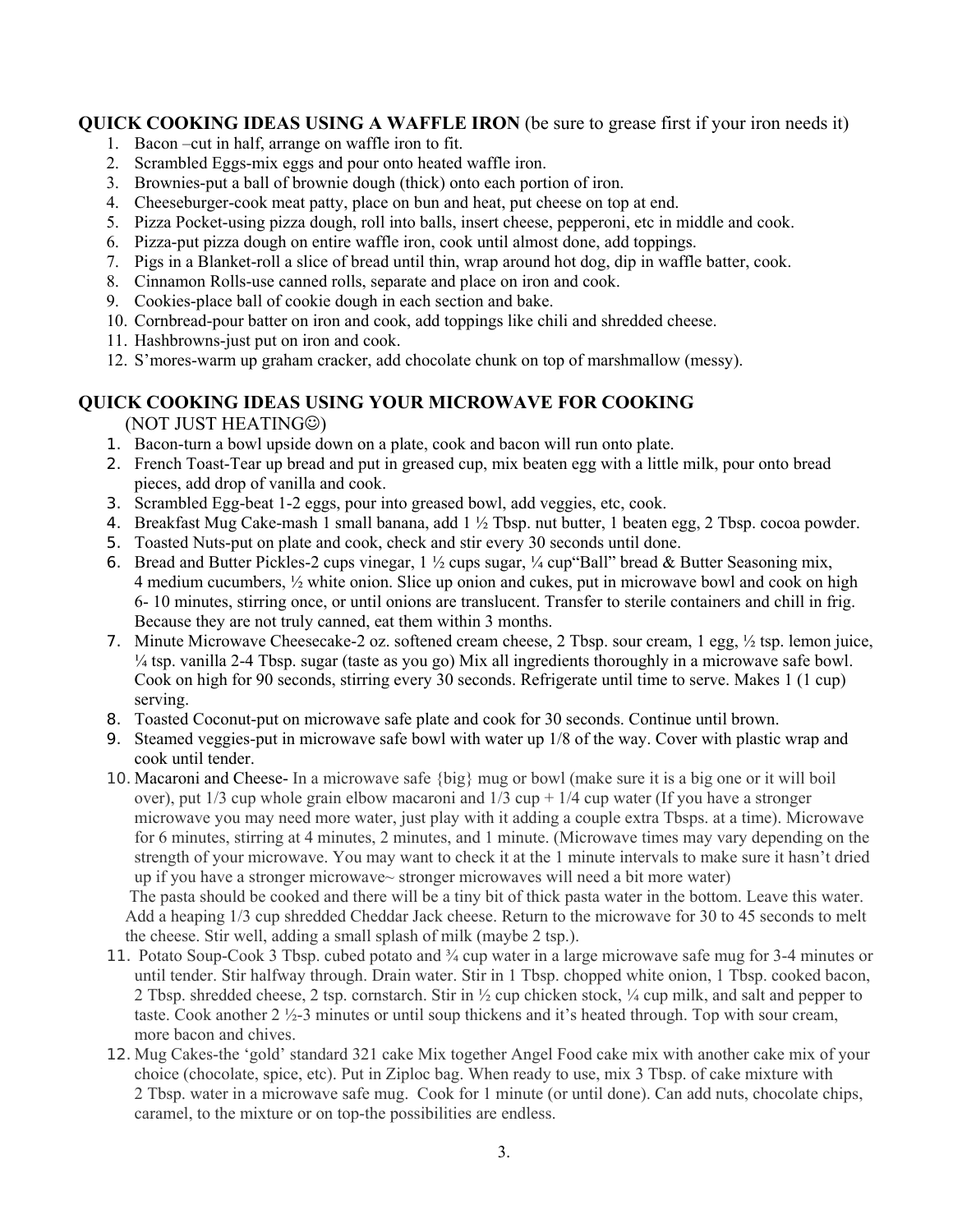#### **GENIUS CLEANING HACKS**

**1. Take a baggie filled with distilled white vinegar and wrap it around your kitchen faucet with a rubber band or hair tie. Leave for 30 minutes and you you will have a very clean and shiny faucet! Remove and brush off with old toothbrush, rinse. Mom 4 Real** 

**2. Make your old cookie sheets look brand new by leaving a mixture of hydrogen peroxide and baking soda on them for a couple hours. No scrubbing required! Sprinkle baking soda on a cookie sheet, spray with hydrogen peroxide, sprinkle more baking soda on top. Wait at least an hour. Rub off and rinse. One Good Thing** 

**3. Line clean fridge shelves with Saran Wrap and when your shelves start getting too icky, just peel off and throw away. The Virtuous Wife** 

**4. Clean your microwave fast without scrubbing by microwaving a bowl or vinegar, water, and sliced lemons. Slice lemons and put in a microwave safe bowl then fill with water and add a splash of white vinegar. Microwave on high for 5 minutes, then let set for another 5. Carefully remove bowl and wipe microwave.Simply Stacie** 

**5. Get all the grime off your oven racks by scrubbing them with a toothbrush wrapped in foil and some dish soap. This hack is pure genius! Remove your oven racks, put in bathtub with ½ c. dish soap and enough water to cover them. Leave several hours or overnight. Take a piece of aluminum foil and wad it up into a ball or wrap on an old tooth brush and scrub the racks. Rinse and replace in oven. hometalk.com** 

**6. Get your glass stove top clean in minutes, just wipe with baking soda and hydrogen peroxide. You will be amazed at how sparkly your stove top will be! Rub top of stove top with Dawn® dish soap, sprinkle with baking soda, and then spray with hydrogen peroxide. Use an old soft brush or paper towel to rub the stove top, mixing the ingredients as you go. Let set a couple of minutes. Wipe off with a clean paper towel or rag. My Thirty Spot** 

**7. These easy homemade garbage disposal tabs made out of vinegar, lemons, and limes will leave your disposal smelling fresh and sanitized. Put lemon, lime, and/or orange peels in an ice tray or mini muffin pan. Add white vinegar to almost the top. Freeze at least 24 hours. Remove and place in bag labeled DO NOT EAT. When ready to use, run hot water down the sink for a few minutes, add ½ c. of baking soda, then add a tablet or two and grind away. Rinse when done. Bitz & Giggles** 

**8. Clean your wood cutting board with just salt, lemon, vinegar, and baking soda. So simple, yet very effective. Sprinkle the cutting board with baking soda. Rub in with a lemon wedge. Rinse off and dry. Never leave a wet cutting board flat to dry. The Pioneer Woman** 

**9. The easiest and most natural way to clean your dishwasher is to pour vinegar and sprinkle baking soda in the bottom of your dishwasher. Run the dishwasher and empty. Remove bottom rack and check for food particles, etc. Pour 1 c. white vinegar in bottom of dishwasher; add ½ c. baking soda. Run on quick, hot, sanitizing cycle until done. Wipe down rubber seals with white vinegar. You can wipe it out with a paper towel if desired. Clean Mama** 

**10. Clean inside your oven by making a concoction of dish soap, baking soda, vinegar, and lemon. Let it soak for a few hours and you will be amazed with how clean your oven will be! In a medium size bowl, add 3-4 drops Dawn® dish soap, ¼ c. baking soda, 5 T. white vinegar SLOWLY (unless you want a science experiment!), and the juice of a lime or lemon. Mix and spread on ALL sides of the oven as well as the window. Leave for several hours (Fix and Forget it!). Wipe with a dark kitchen rag, rinsing as needed.**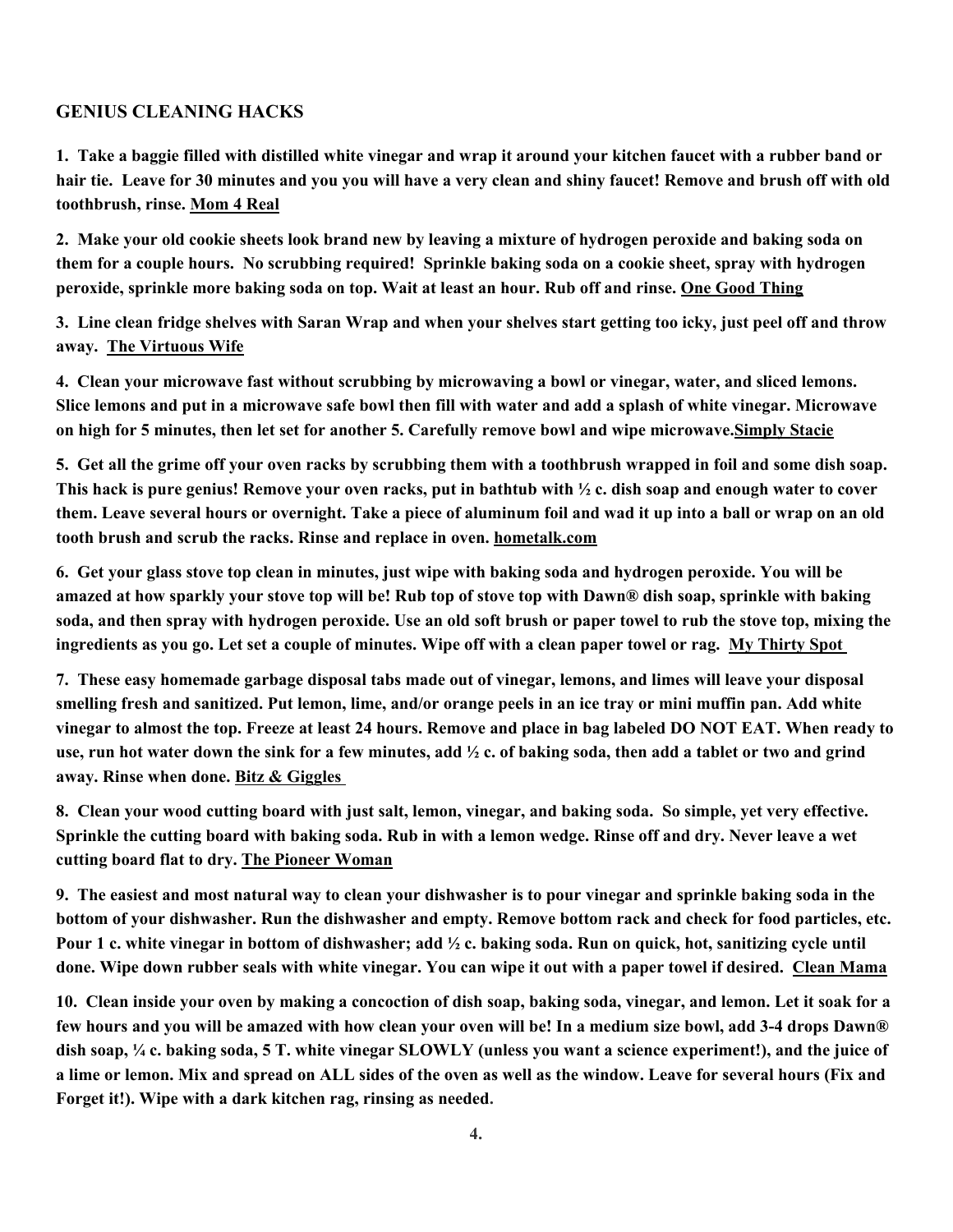#### **Taste of Home Slow-Cooked Beef Vegetable Soup Recipe**

TOTAL TIME: Prep: 10 min. Cook: 8 hours YIELD: 10 servings Ingredients 1 pound ground beef 1 envelope onion soup mix 1 can (46 oz) tomato juice 2 cups frozen hash brown potatoes, thawed 1 package (16 oz) frozen mixed vegetables, thawed

**Directions**: In a large skillet, cook the beef over medium heat until no longer pink; drain. Transfer to a 5-qt. slow cooker. Stir in the tomato juice, mixed vegetables, potatoes and soup mix. Cover and cook on low for 8-9 hours or until heated through. Yield: 10 servings.

**Nutritional Facts** 1 cup: 139 calories, 4g fat (2g saturated fat), 22mg cholesterol, 766mg sodium, 16g carbohydrate (6g sugars, 3g fiber), 11g protein.

#### **Ham Loaf**

1 ½ lb. smoked ham, ground **Marinade:**   $1\frac{1}{2}$  lb. fresh ground pork  $\frac{1}{2}$  cup apple cider vinegar 2  $\frac{1}{2}$  cup dried bread crumbs 1  $\frac{1}{2}$  teaspoons dry mustard 1 teaspoon salt  $\frac{1}{2}$  cup water 2 eggs, beaten

1 cup milk 1 cup brown sugar, firmly packed

Combine first six ingredients; mix well. Form into balls. Place in baking dish. Combine remaining ingredients for marinade. Pour over ham balls. Bake at 350 degrees F. for 1 hour and 30 minutes or until internal temperature measures 160 degrees F. Balls may be shaped the day before and refrigerated. Baste with sauce once or twice while baking. Yield: about 10 small loaves or 30 balls. **NutritionFacts: Per serving**: Calories 380, Total Fat 8 gm., Sat. Fat 3g, Cholesterol 100 mg., Sodium 1110 mg., Total Carbs. 47g ( Dietary fiber 1 g, Sugars 25g) Protein 33g. *Recipe submitted by Diane Burnett, MdC Dist. Director. FCS Agent.* 

#### **Antipasto Loaf**

1 French bread baguette (12 oz.) 1 tub (8 oz.) Cream Cheese Spread 3 tablespoons Traditional Basil Pesto Sauce and Spread ½ cup drained oil-packed sun-dried tomatoes, chopped ½ cup drained marinated artichoke hearts, chopped 2 tablespoons Grated Parmesan Cheese 2 cups baby spinach leaves, coarsely chopped

Cut baguette lengthwise in half. Remove soft insides from both bread halves. (Reserve removed bread for another use.)

Mix cream cheese spread and pesto; spread onto insides of bread shells. Fill with tomatoes, artichokes, Parmesan and spinach.

Reassemble baguette; wrap tightly in plastic wrap. Refrigerate 1 hour.

**Nutritional Facts**: Serving Size 25 servings. Amount per Serving: Calories 70, Total fat 4g, Saturated fat 1.5g, Cholesterol 5mg, Sodium 150mg, Carbohydrate 7g, Dietary fiber 1g, Sugars 0g, Protein 2g, % Daily Value: Vitamin A 8 %DV, Vitamin C 4 %DV, Calcium 2 %DV, Iron 2 %DV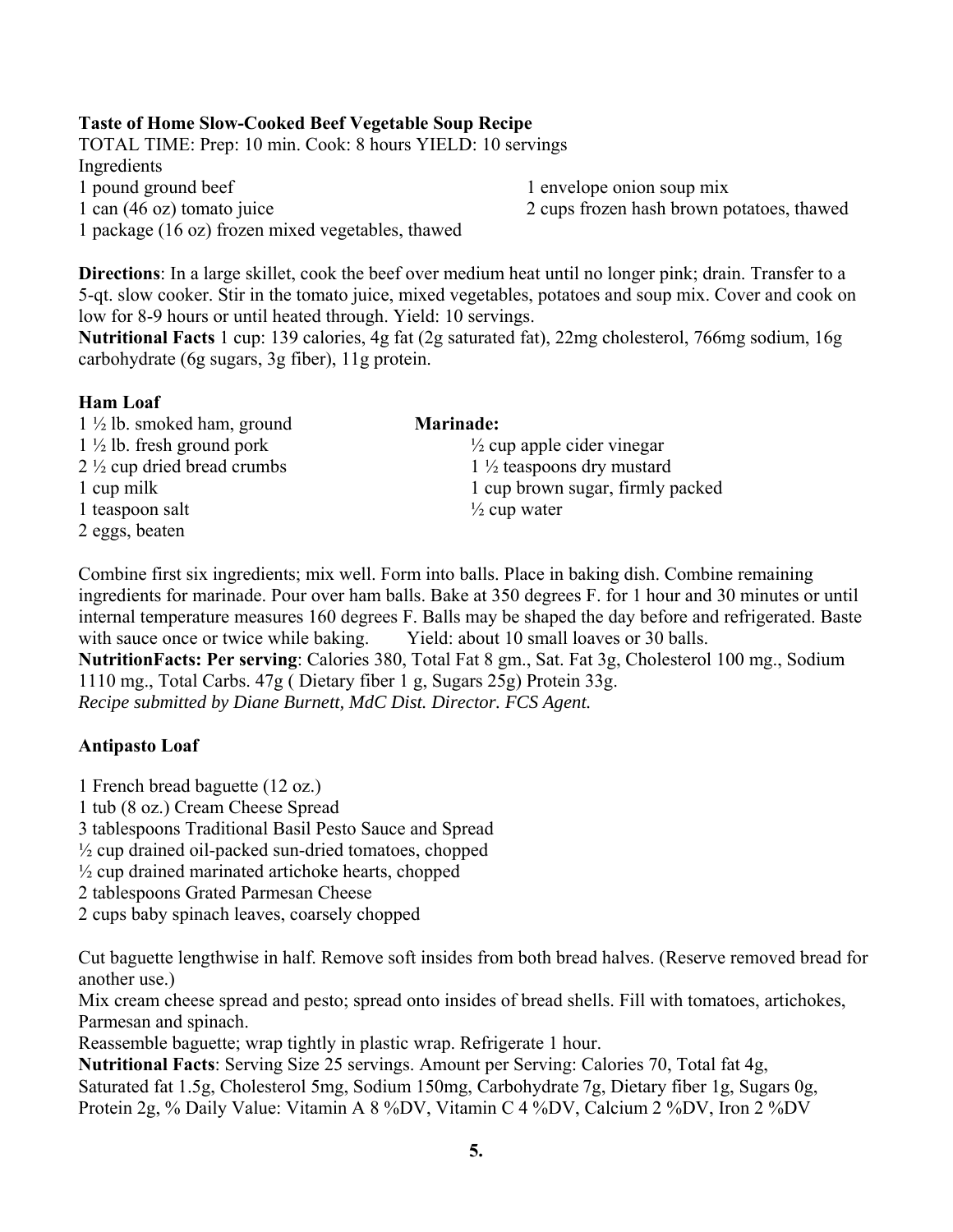#### **Pepperoni Pizza Loaf Recipe**

Servings: 10-12 Prep: 20 minutes, Bake: 35 minutes

## **Ingredients**

| 1 loaf (1 pound) frozen bread dough, thawed             | 2 large eggs, separated       |
|---------------------------------------------------------|-------------------------------|
| 1 tablespoon grated Parmesan cheese                     | 1 tablespoon olive oil        |
| 1 teaspoon minced fresh parsley                         | 1 teaspoon dried oregano      |
| $\frac{1}{2}$ teaspoon garlic powder                    | $\frac{1}{4}$ teaspoon pepper |
| 8 ounces sliced pepperoni                               | 2 cups shredded part-skim     |
| 1 can (4 ounces) mushroom stems & pieces, drained       | mozzarella cheese             |
| $\frac{1}{4}$ to $\frac{1}{2}$ cup pickled pepper rings | 1 medium green pepper, diced  |
| 1 can $(2\frac{1}{4}$ ounces) sliced ripe olives        | 1 can (15 ounces) pizza sauce |

Preheat oven to 350°F. On a greased baking sheet, roll out dough into a 15x10-in. rectangle. In a small bowl, combine the egg yolks, Parmesan cheese, oil, parsley, oregano, garlic powder and pepper. Brush over the dough.

Sprinkle with the pepperoni, mozzarella cheese, mushrooms, pepper rings, green pepper and olives. Roll up, jelly-roll style, starting with a long side; pinch seam to seal and tuck ends under.

Place seam side down; brush with egg whites. Do not let rise. Bake 35-40 minutes or until golden brown. Warm the pizza sauce; serve with sliced loaf.

**Freeze option:** Freeze cooled unsliced pizza loaf in heavy-duty foil. To use, remove from freezer 30 minutes before reheating. Remove from foil and reheat loaf on a greased baking sheet in a preheated 325°F oven until heated through. Serve as directed. Yield: 10-12 slices.

**Nutritional Facts:** 1 slice: 296 calories, 17g fat (6g saturated fat), 66mg cholesterol, 827mg sodium, 24g carbohydrate (4g sugars, 2g fiber), 13g protein. *Recipe from Taste of Home.* 

## **Meatloaf**

| Ingredients:                                                              |                                       |
|---------------------------------------------------------------------------|---------------------------------------|
| 2 lbs. ground beef                                                        | 1 lb. sausage                         |
| 1 large onion chopped                                                     | 6 eggs                                |
| $1\frac{1}{2}$ cups Italian bread crumbs                                  | 3 tablespoons chopped parsley         |
| 3 garlic cloves                                                           | $\frac{1}{2}$ teaspoons seasoned salt |
| $1\frac{1}{2}$ teaspoon seasoned pepper                                   | 3 tablespoons parmesan cheese         |
| $\frac{1}{2}$ to $\frac{2}{3}$ jar of chopped jalapeno peppers (optional) |                                       |

Instructions:

Mix all together and shape into two loaves. Place in two 9 x 5 loaf pans or you can put the two loaves in a 9 x 13 baking pan. Bake at 350°F for 1 hour 15 minutes to 1 hour 30 minutes. Cover with foil Let rest for 10 minutes before slicing.

**Nutrition information**: 12 servings. Per serving: Calories 320, Total Fat 18g.( Sat. Fat 6g), Cholesterol 170 mg. Sodium 890 mg., Total Carbs. 12g (Dietary Fiber 1g, Sugars 2g), Protein 28g. *Recipe submitted by Debi Doering, MFV*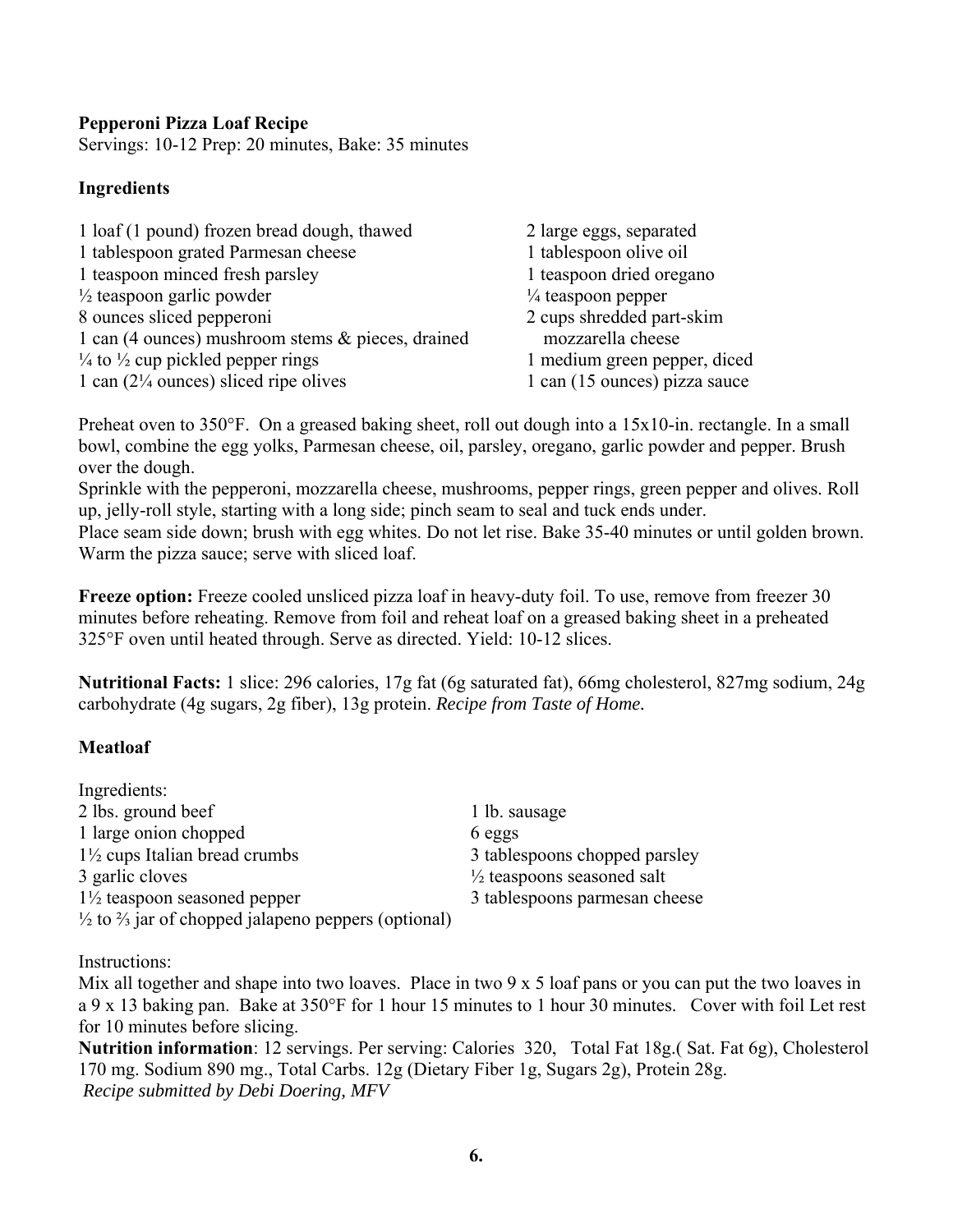### **Cinnamon Roll Brioche Loaf** Makes one 1 Loaf

Ingredients:

#### **Dough: Filling:**

 $\frac{1}{4}$  cup warm water  $\frac{1}{2}$  cup packed brown sugar 1½ teaspoons dry yeast 2 tablespoons granulated sugar 1⅛ teaspoons kosher salt 4 teaspoons ground cinnamon 3 large eggs – room temperature 2 teaspoons all-purpose flour 3 tablespoons granulated sugar 4 tablespoons unsalted butter, melted 6 tablespoons unsalted butter, melted 2¼ cup all-purpose flour

### **Topping: Glaze:**

 $\frac{1}{2}$  teaspoon ground cinnamon  $\frac{1}{4}$  cup powdered sugars

### **Instructions:**

1 egg, lightly beaten 1 ounce cream cheese, softened 1 teaspoon granulated sugar 1 tablespoon unsalted butter, softened ¼ teaspoon vanilla extract 2 tablespoons milk

1. For the Dough, mix water, yeast, and 1 tablespoon sugar in bowl. Let stand till foamy. Add remaining ingredients except flour and stir. Stir in flour and mix for 2 minutes. Let stand 2 hours or until doubled in size. Cover and refrigerate overnight.

2. For the filling, mix together all ingredients, except butter. On a floured surface, roll out chilled dough into a 12"x16" rectangle. Spread 2 tablespoons melted butter evenly over dough surface. Sprinkle dough evenly with ⅔ of filling mix. Lightly press filling into dough with rolling pin. Fold the 2 long sides of dough to center, one at a time, pinching all ends together to seal seams. Lightly roll dough to 8'x16' rectangle. Spread surface with 2 tablespoon melted butter and evenly distribute remaining filling. Lightly press filling into dough with rolling pin. Starting at short end, roll dough in a tight log. Pinch seam to seal. Place dough seal side down in buttered 9x5 loaf pan.

3. For the topping, brush dough lightly and evenly with beaten egg. Combine the topping sugar and cinnamon and sprinkle evenly over dough. Cover and let stand 2 hours or until double in size.

4. Bake 50 minutes at 350F, shielding with foil last 30 minutes, until loaf is golden brown and internal temperature of 200F. Cool in pan on wire rack 15 minutes. Remove from pan to cool completely.

5. To prepare glaze, stir softened cream cheese and butter until creamy. Gradually stir in powdered sugar. Stir in vanilla. Whisk in milk, 1 tablespoon at a time, until desired drizzling consistency. Drizzle over loaf.

**Nutrition Facts:**12 servings. Per serving. Calories 280, Total Fat 13g (Sat. Fat 8g), Cholesterol 95 mg., Sodium 220 mg., Total Carbs. 35 g ( Dietary Fiber 1g, Sugars 16g), Protein 5g., *Recipe submitted by Bob Burns, MFV*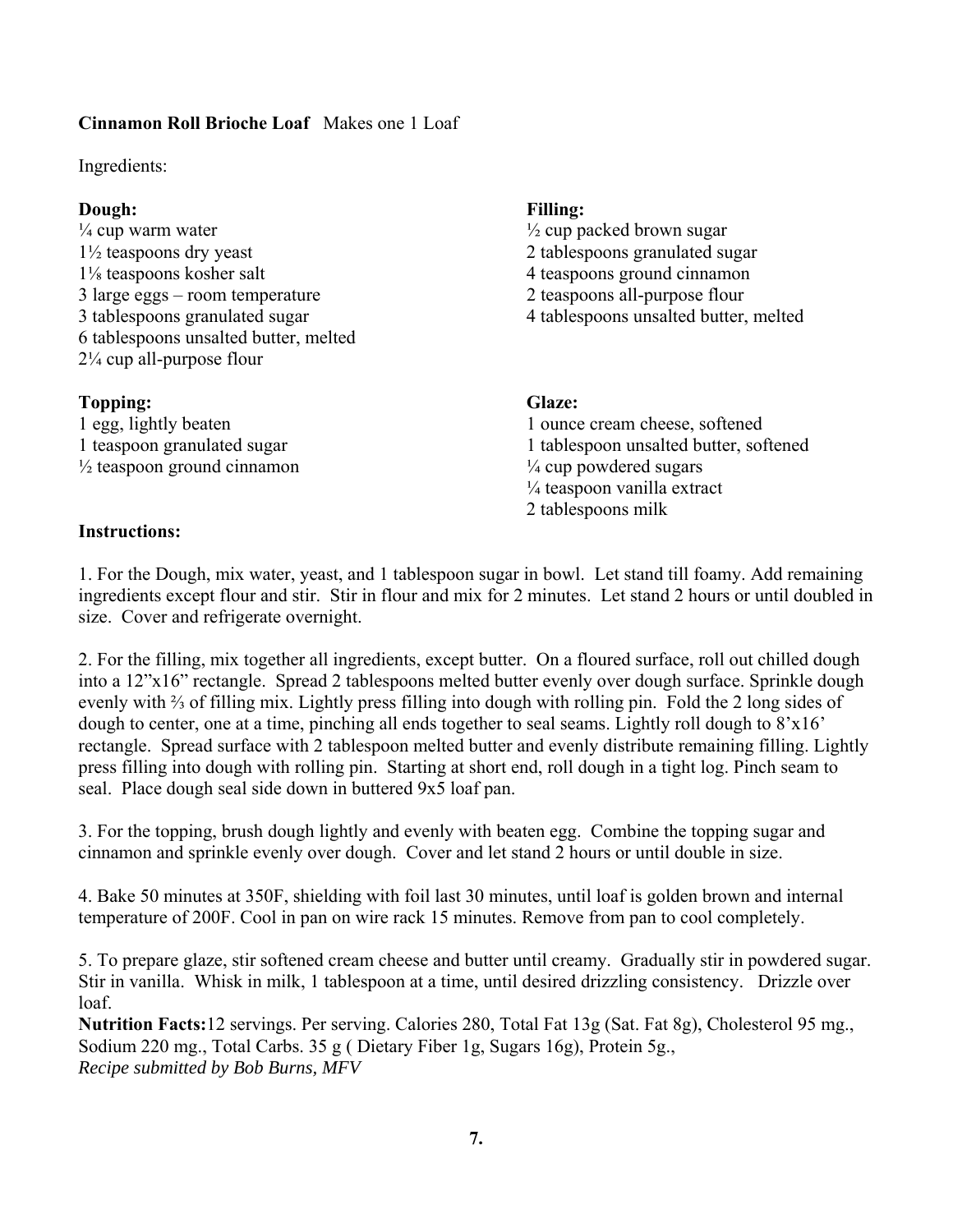#### **Loaded Baked Potato Soup in a Mug** Prep: 5 min Cook: 3 min

| $\frac{3}{4}$ cup water                        | 3 tablespoons potatoes cut in small cubes |
|------------------------------------------------|-------------------------------------------|
| 1 tablespoon white onion, chopped              | 2 tablespoons shredded cheddar cheese     |
| 1 tablespoon bacon, cooked                     | 2 teaspoons cornstarch                    |
| $\frac{1}{2}$ cup chicken (or vegetable) stock | $\frac{1}{4}$ cup milk                    |
| Salt & pepper                                  | Sour cream for garnish, optional          |

Add your potatoes and water into a large microwaveable mug. Microwave for 3-4 min or until the potatoes are tender. Check on it half way through and stir. Once cooked drain away the cooking water. Stir in the bacon, cheese, onions and cornstarch into the potatoes. The cornstarch will thicken your soup. Stir in the stock and milk and season with salt and pepper.

Place in the microwave and cook for  $2\frac{1}{2}$  - 3 minutes or until it thickens and all of your ingredients have heated through. (Cooking time is based on my 1200W microwave so your timing might vary) Always keep a close eye on your mug while in the microwave so it doesn't over flow or over cook.

Serve topped with sour cream and some more sprinkles of bacon and chives

Notes: Use a large mug because the water can bubble up in the microwave ~ Cut your potatoes small because they will cook faster  $\sim$  They can be mixed up in advance for an even speedier meal  $\sim$  Cooking time will vary greatly depending on your microwave and the width and depth of the mug

**Nutrition Facts**: 1 serving – calories 126, fat 6g, saturated fat 3g, unsaturated fat 0g, trans fat 0g, carbohydrates 11g, sugar 4g, sodium 438 mg, fiber 1g, protein 7g, cholesterol 18mg

#### **Ham and Cheddar in a Loaf**

| 1 pound frozen bread or pizza dough | $\frac{1}{4}$ cup Miracle Whip |
|-------------------------------------|--------------------------------|
| 1 pound package shaved ham          | l egg, beaten                  |
| 1 cup cheddar cheese (shredded)     | 1 cup Parmesan cheese          |

Preheat oven to 350. Place thawed dough on a lightly floured board. Roll into a  $12x8$ " rectangle with a rolling pin.. Top dough evenly with ham slightly overlapping and leaving a  $\frac{1}{2}$  inch border all around. Mix the cheese and dressing, spread evenly over the ham. Moisten edges with water starting at one of the long

sides, fold 1/3 of the dough at a time. Pinch edges together. Place seam side down on greased baking sheet. Cut three diagonal slits in top of dough with kitchen shears. Brush with egg, sprinkle with Parmesan. Bake at 350 for 35-40 minutes. Cool 10 minutes before cutting into slices.

Nutritional information. 12 servings. Per serving- Calories 160, Total Fat 7g ( Saturated fat 2.5g), Cholesterol 45 mg., Sodium 810 mg., Total Carbohydrates 18g.(Dietary fiber 1 g. Sugar 2g) Protein 13g.

#### **Impossible Ham'n Swiss Pie**

| 2 cups cut-up fully cooked smoked ham                  | 2 cups milk                 |
|--------------------------------------------------------|-----------------------------|
| 1 cup shredded Swiss cheese (about 4 ounces)           | 1 cup Bisquick baking mix   |
| $\frac{1}{2}$ cup chopped green onion or chopped onion | $\frac{1}{4}$ teaspoon salt |
| 4 eggs                                                 | $1/8$ teaspoon pepper       |

Heat oven to 400 degrees. Grease a large pie plate. Sprinkle ham, cheese, and onions in plate. Beat remaining ingredients until smooth. Pour into pie plate. Bake until golden brown and knife inserted in center comes out clean, 35 to 40 minutes. Cool 5 minutes.

Makes 6 or 8 servings. **Nutritional information**. Calories 250. Total Fat 13 g.(Sat.Fat 5g, Trans fat 0.5g.) Cholesterol 145 mg., Sodium 1070., Total Carbs. 15g (Sugars 4g) Protein 20g.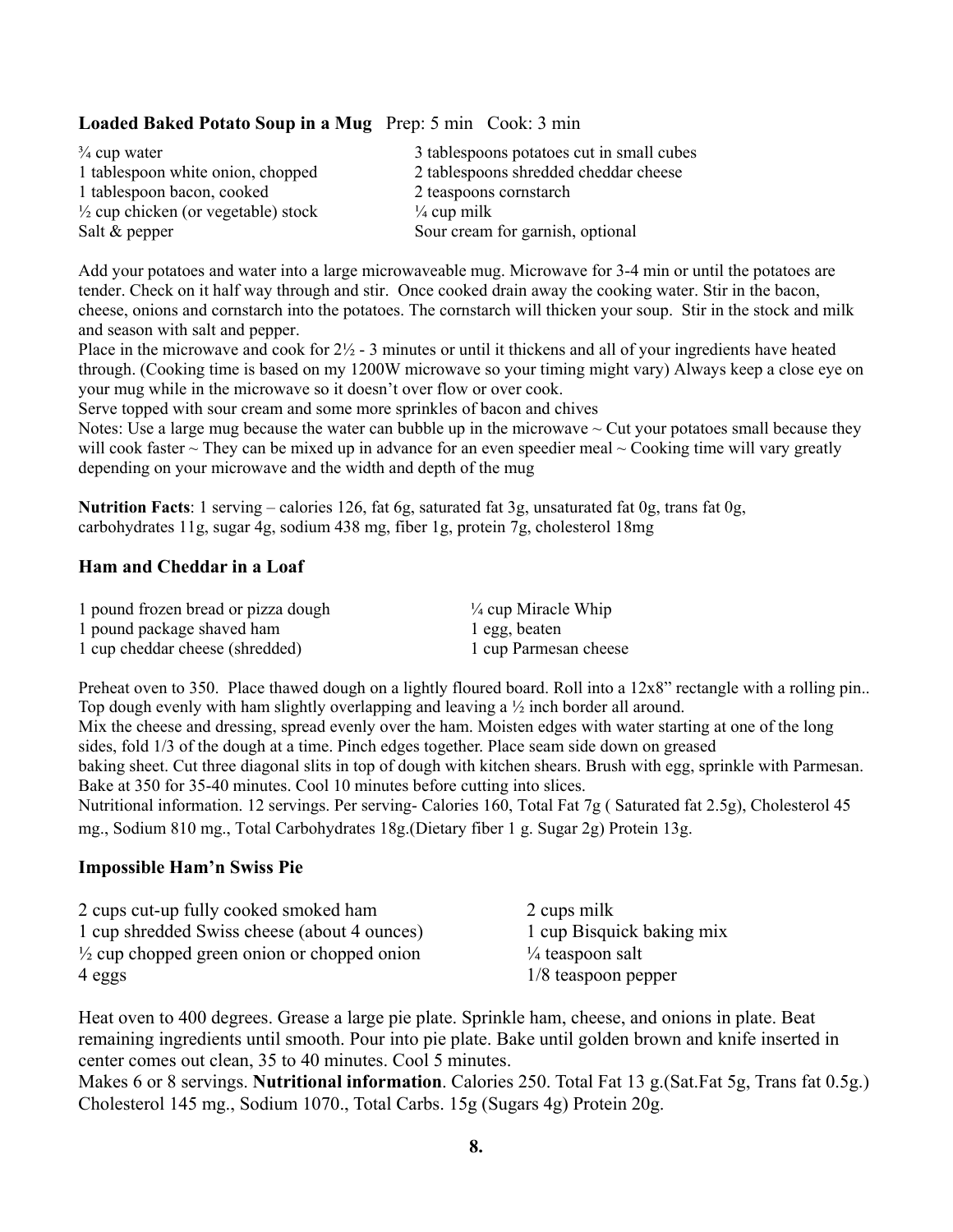#### **Simple Shepherd's Pie for Two**

1 1/2 cups prepared instant mashed potatoes ½ cup water OR  $3/4$  lb potatoes prepared with 3 tbsp butter and  $1/2c$  milk 1 stalk celery, chopped Salt and pepper 1 small carrot, shredded 1/2 lb hamburger or 1/4 hamburger, 1/4 ground turkey ½ cup frozen peas (thawed, drained)  $\frac{1}{2}$  Tbsp oil  $\frac{1}{4}$  cup canned or frozen corn (thawed) 1 clove garlic, minced or grated 1 cup shredded cheese (Mozz, Colby)  $1/2$  medium onion, roughly chopped  $1\frac{1}{2}$  tsp. dried parsley 1 pkg brown gravy (dry mix) Cooking spray

1. Preheat to 350° F.

2. Prepare instant potatoes according to directions to create about 1 1/2 cups prepared potatoes. Add 1/2 minced garlic and set aside.

3. In a medium pan, add oil and brown meat. Add onions and the remaining 1/2 garlic and cook until translucent, but do not burn garlic. Add dry gravy packet and 1/2 cup water into a separate bowl and whisk together. Add mixture to meat, stirring until heated through and thickens.

Spray loaf pan with non-stick spray. Add beef, onions and gravy to the bottom of a lightly sprayed bread loaf pan. On top of meat, sprinkle on mixture of peas, bell pepper, celery, carrot and corn. Top this with prepared potatoes either with a pastry bag or dollop potatoes on top and smooth out. Sprinkle cheese on top of potatoes and add a few shakes of dried parsley flakes. I do not season with any additional salt as the gravy packet has salt, but I do add pepper.

4. Cook in the oven for 20 minutes or until cheese is melted. *Recipe from Goodhousekeeping.com*

#### **Granola Bars** ( Loaf Pan)

Bake a pan of these snacks and you'll never go back to the boxed stuff. They're super-easy and fun to make. **TOTAL TIME:**0:50 **PREP:**0:15 **YIELD:**18 granola bars

#### Ingredients

- 2 cups. old-fashioned oats 1 teaspoon ground cinnamon
- $\frac{3}{4}$  cup toasted wheat germ  $\frac{1}{2}$  teaspoon salt
- $\frac{3}{4}$  cup chopped walnuts  $\frac{1}{2}$  cup honey
- $\frac{3}{4}$  cup dried cranberries  $\frac{1}{2}$  cup vegetable oil

• 2 tbsp. packed light brown sugar 2 large egg whites

- Directions
- 1. Preheat oven to 325 degrees F. Spray 2 loaf metal baking pan with nonstick cooking spray. Line pan with foil, with ends extending 2 inches over short sides of pan; spray foil.
- 2. In glass pie plate, spread oats; microwave on High, in 1-minute increments, 4 to 5 minutes or until fragrant and golden, stirring occasionally. Cool to room temperature.
- 3. In large bowl, combine oats, wheat germ, walnuts, cranberries, brown sugar, cinnamon, and salt. Stir in honey, oil, and egg whites until well mixed. Transfer to prepared pan. Using wet hand, press into even layer.
- 4. Bake 32 to 35 minutes or until dark golden. Cool in pan on wire rack.
- 5. When cool, use foil to transfer to cutting board. Cut into roughly 4 1/4" by 1 1/2" bars.) Store in tightly sealed container at room temperature up to 1 week, or in freezer up to 1 month. *Recipe from Goodhousekeeping.com*
- 
- 
- 
-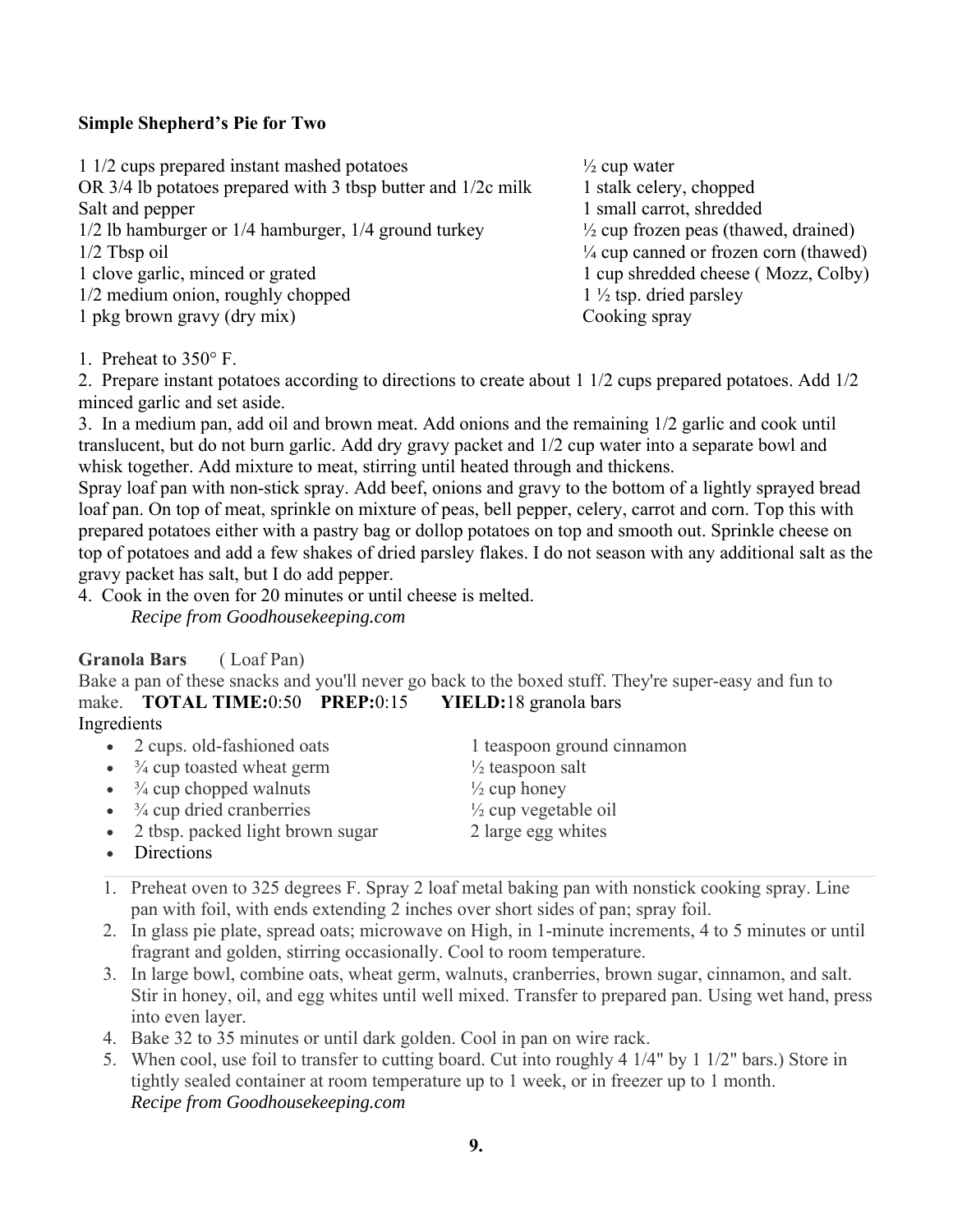**Mini Honey Cornbread Loaves** *Prep time 10 minutes Cook time 15 minutes Serves 12*

| 2 cups all-purpose                 | 2 cups fine cornmeal         |
|------------------------------------|------------------------------|
| $\frac{1}{4}$ cup granulated sugar | 2 tablespoons baking powder  |
| $\frac{1}{2}$ teaspoon salt        | 4 eggs, beaten               |
| 2 cups milk                        | 4 tablespoons butter, melted |
| $\frac{1}{4}$ cup vegetable oil    | $\frac{1}{2}$ cup honey      |

Pre-heat oven to 425° F. Grease a mini loaf pan. Mix dry ingredients in large bowl and form a well into the middle of the mixture. Mix egg, milk, melted butter, oil and honey in a large mixing bowl. Pour into the well of dry ingredients; mix well. Divide batter into the pan, filling the sections  $\frac{3}{4}$  of the way (This makes  $12 - 15$  loaves). Bake for 12-15 minutes, or until golden brown.

**Nutritional Facts**: Per serving: calories 356, total fat 12g, saturated fat 7g, cholesterol 68mg, sodium 172mg, potassium 390mg, total carbohydrates 54g, dietary fiber 3g, sugars 18g, protein 7g,

#### **Banana Bread**

Ingredients:  $\frac{1}{2}$  cup shortening  $\frac{1}{2}$  cup sugar 2 eggs 1<sup>3</sup>/<sub>4</sub> cups sifted all-purpose flour 1 teaspoon baking powder  $\frac{1}{2}$  teaspoon soda  $\frac{1}{2}$  teaspoon salt 1 cup mashed ripe bananas  $\frac{1}{2}$  cup chopped walnuts (optional)

#### Instructions:

Cream together shortening and sugar, add eggs and beat well. Sift together dry ingredients, add to creamed mixture alternately with bananas blending well after each addition. Stir in nuts. Pour into a well-greased 9½ x 5 inch loaf pan. Bake at 350° F for 40 to 45 minutes or until done. Remove from pan and cool on rack before slicing. **Nutrition Facts**: 12 servings. Per serving. Calories 160, Total Fat 6g (Sat. fat 2.5 g), Cholesterol 35 mg., Sodium 210 mg., Total Carbs. 24 g., (Dietary fiber 1g, Sugars 8g.), Protein 3g. *Recipe from Better Homes and Gardens New Cook Book* 

**Irresistible Irish Soda Bread** Prep: 15 minutes, Cook: 1 hour 10 minutes **Ingredients:** 

| 3 cups all-purpose flour      | 1 tablespoon baking powder       |
|-------------------------------|----------------------------------|
| $\frac{1}{3}$ cup white sugar | 1 teaspoon salt                  |
| 1 teaspoon baking soda        | 1 egg, lightly beaten            |
| 2 cups buttermilk             | $\frac{1}{4}$ cup butter, melted |

Preheat oven to 325 degrees F (165 degrees C). Grease a 9x5 inch loaf pan.

Combine flour, baking powder, sugar, salt and baking soda. Blend egg and buttermilk together, and add all at once to the flour mixture. Mix just until moistened. Stir in butter. Pour into prepared pan.

Bake for 65 to 70 minutes, or until a toothpick inserted in the bread comes out clean. Cool on a wire rack. Wrap in foil for several hours, or overnight, for best flavor. *Recipe From Allrecipes.com 1/10/2018*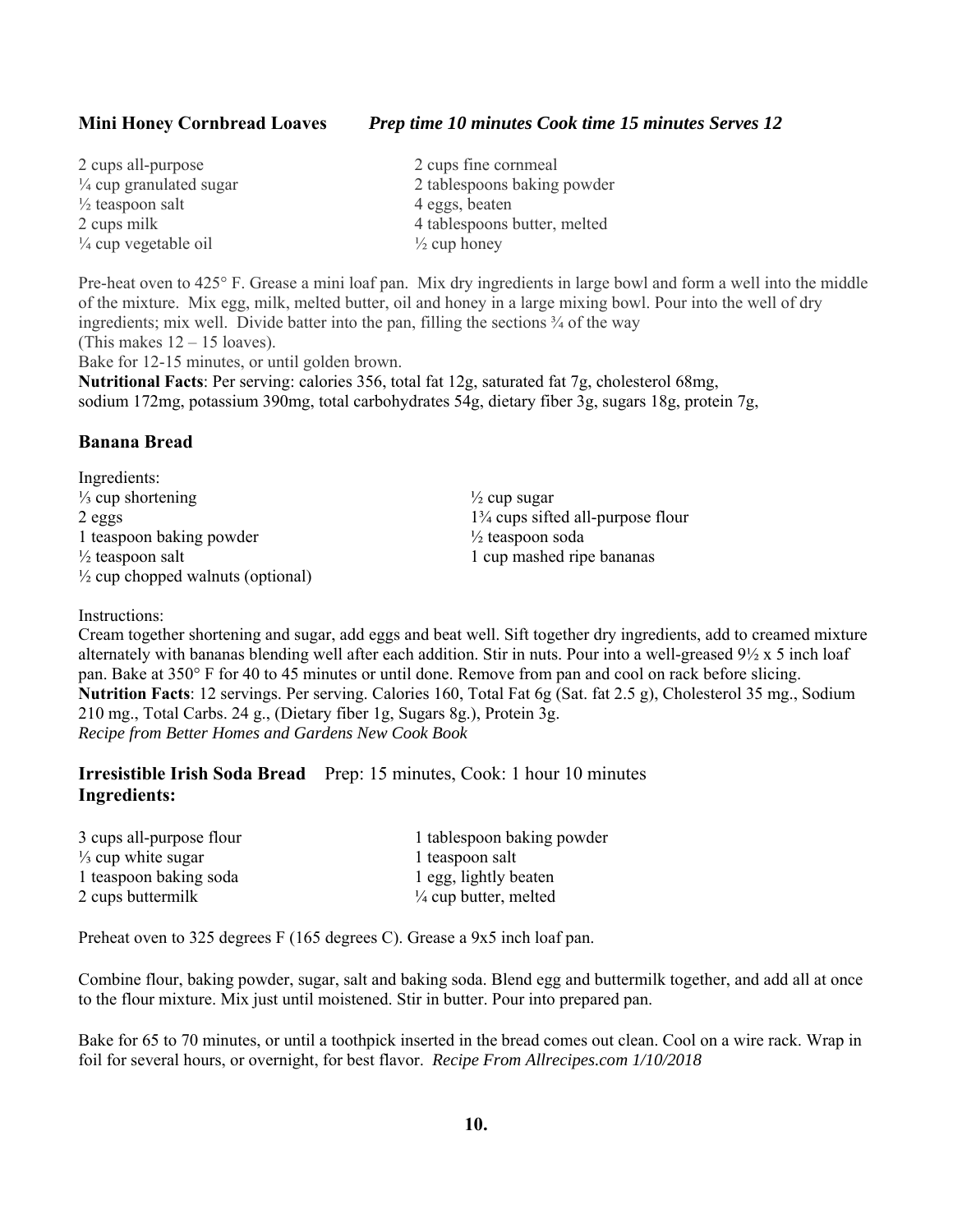#### **Cranberry Nut Bread**

| 2 cups flour                      | 3 Tablespoons melted shortening                 |
|-----------------------------------|-------------------------------------------------|
| $\frac{1}{2}$ to 1 tsp. Salt      | $\frac{3}{4}$ cup orange juice                  |
| $1\frac{1}{2}$ tsp. baking powder | $\frac{1}{2}$ cup chopped nuts                  |
| $\frac{1}{2}$ tsp. Soda           | 1 -2 cups chopped (fresh or frozen) cranberries |
| 1 cup sugar                       | 1 Tablespoon grated orange rind                 |
| 1 egg, slightly beaten            |                                                 |

Sift the dry ingredients together. Add the beaten egg, melted shortening, and orange juice. Combine only until dry ingredients are moistened. Fold in the nuts, cranberries, and orange rind. Turn into a greased loaf pan. Bake at 350 degrees for 1 hour or until done.

Servings 12. **Nutrition per serving**: Calories 200, Total Fat 7g.(Sat. fat 1.5g.), Cholesterol 20mg., Sodium 320mg., Total Carbohydrates 33g (Dietary fiber 2g., Sugars 14g.), Protein 3g.

#### **White Wheat Bulgur Bread**

| 3 cups warm water (110 degrees) | 1 tablespoon salt                                          |
|---------------------------------|------------------------------------------------------------|
| $\frac{1}{2}$ cup sugar         | $1/3$ cup shortening                                       |
| 2 packages yeast                | 2 cups white whole wheat flour                             |
| $\frac{1}{2}$ cup dry milk      | 1 cup bulgur that has been soaked                          |
|                                 | 5 $\frac{1}{2}$ to 6 $\frac{1}{2}$ cups all-purpose flour. |

Soak 1 cup bulgur for 3 to 4 hours or overnight.

Add water, sugar and yeast to mixing bowl. Stir until yeast is dissolved. Add shortening.

Add 2 cups white whole wheat flour and 2 cups all-purpose flour, dry milk and salt. Mix until light and springy.

Add bulgur. Add 2 more cups of flour and mix 4 to 5 minutes. Hold back one cup flour and

add 1 ½ cups or remaining flour. Add last cup if you need to add more. Keep dough soft. Mix well. Turn out on floured surface and knead into a bundle. Place into a greased bowl, turning top up and let rise until double in size. Punch down and make into rolls or loaves of bread. Let rise again until double in size.

Bake 350 degrees F. approximately 25 minutes for rolls, or until internal temperature reaches 190 to 200 degrees. Recipe will make 3 loaves in 5 x 9 inch bread pan. *Kansas Day Recipe altered by Mary Ann Maisch.* 

#### **White Wheat Banana Bread**

| 4-5 ripe bananas, mashed                                                                      | 1 cup white whole wheat flour        |
|-----------------------------------------------------------------------------------------------|--------------------------------------|
| $\frac{1}{2}$ cup oil                                                                         | 1 cup all-purpose flour              |
| 1 cup brown sugar                                                                             | $\frac{3}{4}$ teaspoon salt          |
| $2$ eggs                                                                                      | 1 teaspoon soda                      |
| 1 teaspoon vanilla                                                                            | $\frac{1}{2}$ teaspoon baking powder |
|                                                                                               | 1 teaspoon cinnamon                  |
| Mash bananas, add all ingredients and mix $\Delta$ dd $\frac{1}{2}$ cun chonned nuts (ontiona |                                      |

Mash bananas, add all ingredients and mix. Add ½ cup chopped nuts (optional). Bake in loaf pan in 350 $\degree$  F. oven for 60 to 70 minutes. Check center for doneness. Recipe submitted by Mary Ann Maisch, MFV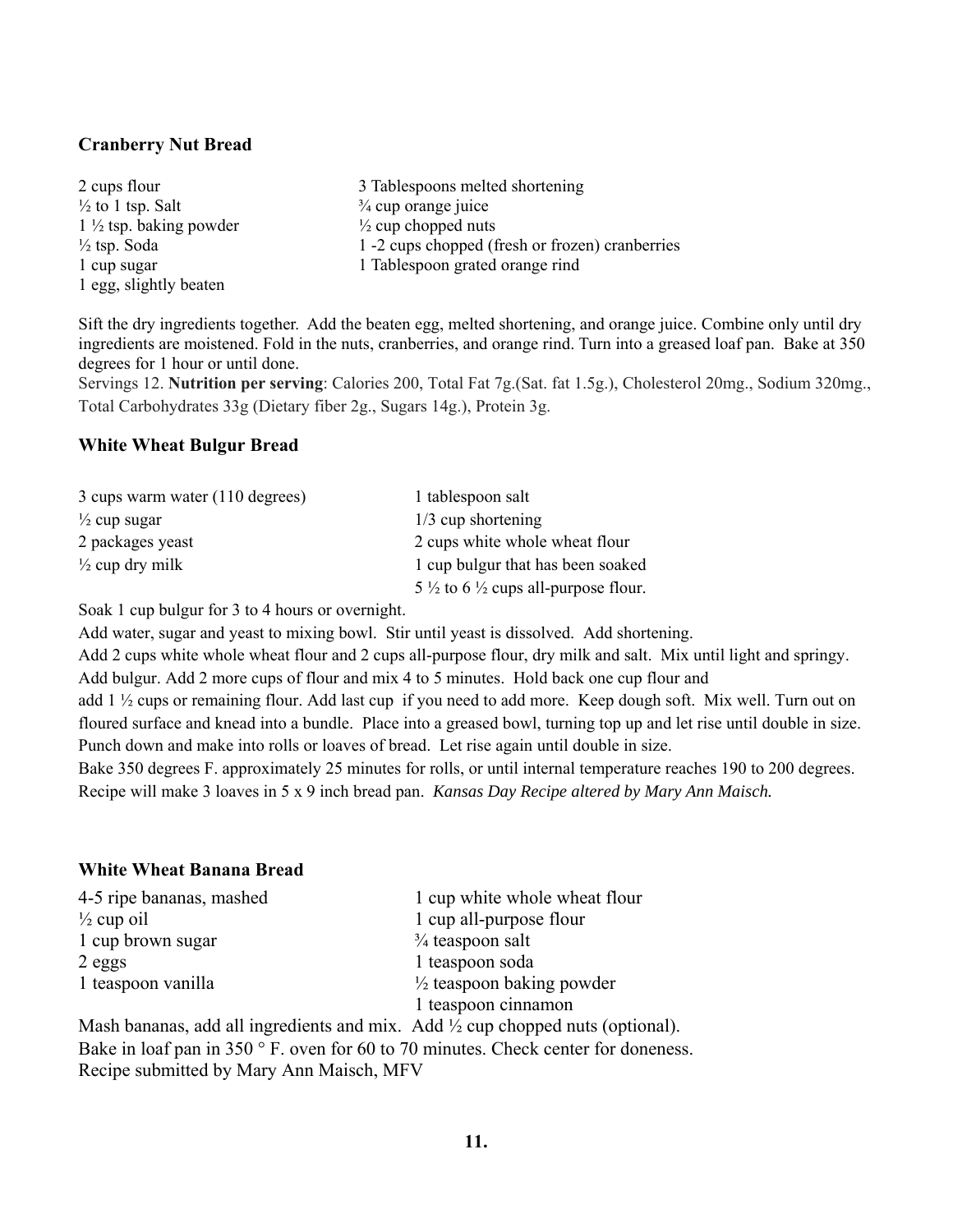#### **Over Night French Toast**

#### **Ingredients**

1/4 cup (half a stick) butter, melted 1 tablespoon vanilla extract  $\frac{3}{4}$  cup packed light brown sugar 1 teaspoon ground cinnamon 1 loaf brioche or challah, cut into  $1\frac{1}{2}$ -inch slices  $\frac{1}{4}$  teaspoon ground ginger 8 eggs, slightly beaten  $\frac{1}{2}$  cups pecans, chopped 1 cup whole milk 1/8 teaspoon salt Maple syrup and powdered sugar for topping (optional) Steps

1 In a small bowl, combine brown sugar and melted butter and pour on the bottom of a 9x13-inch baking dish. Arrange slices of bread in the baking dish, overlapping if necessary.

2 Combine milk, eggs, vanilla, salt, cinnamon and ginger in a bowl and pour evenly over bread slices. Sprinkle chopped pecans over bread slices.

3 Wrap tightly with plastic wrap and place in the refrigerator for 4-12 hours.

4 In the morning, take the casserole out of the fridge for at least 10 minutes while you are preheat your oven to 350°F.

5 Bake casserole for 30-35 minutes. If top starts browning too quickly, loosely cover with foil for the last 10 minutes or so to keep the casserole from drying out.

6 Remove casserole from oven and let it cool slightly before serving. Serve with a dusting of powdered sugar and a drizzle of maple syrup.

#### **Nutrition Information 12 Servings**.

Nutrition Facts Serving Size: 1 ServingCalories 175.1, Total Fat10.9g17%, Saturated Fat4.2g21% Cholestero l138.8mg., 46% Sodium 102.5mg. 4% Potassium 111.7mg., 3% Total Carbohydrate 13.4g. Dietary Fiber 0.6g., Sugars 10.3g., Protein5.7g.

#### **Minute Microwave Cheesecake**

| $+1$                            |                                                         |
|---------------------------------|---------------------------------------------------------|
| 2 ounces cream cheese, softened | 2 tablespoons sour cream                                |
| $1$ egg                         | $\frac{1}{2}$ teaspoon lemon juice                      |
| $\frac{1}{4}$ teaspoon vanilla  | 2-4 tablespoons sugar replacement sub (taste as you go) |
|                                 |                                                         |

Instructions:

Ingredients:

Mix all ingredients thoroughly in a microwave-safe bowl. Cook on high heat for 90 seconds, stirring every 30 seconds incorporating all ingredients. Refrigerate until serving.

Optional: Top with fresh fruit, whipped cream and nut meal.

Makes one – 1 cup serving. **Nutrition Facts** per cup: calories 299, carbohydrates 2.5g, fiber 0g, net carbohydrates 2.5g, protein 11g, fat 27.6g